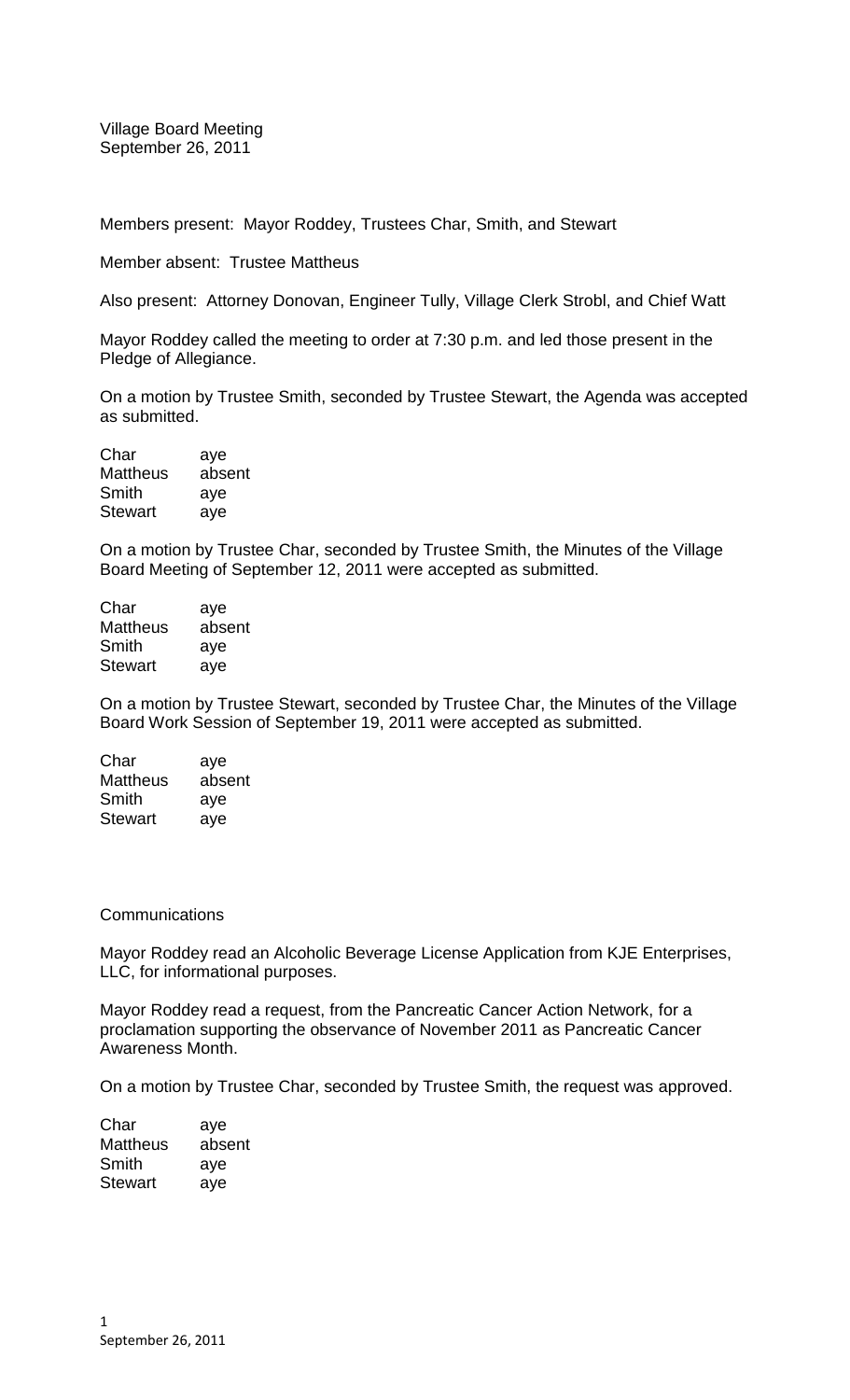On a motion by Trustee Char, seconded by Trustee Smith, bills as examined by members of the Board were approved in accordance with Abstract 2011/2012 number 9, check numbers 2260 through 2303 in the amount of \$208,662.73.

| Char            | aye    |
|-----------------|--------|
| <b>Mattheus</b> | absent |
| Smith           | aye    |
| <b>Stewart</b>  | aye    |

Trustee Char moved, and Trustee Smith seconded the following:

The Village of Goshen will institute a 9:00 p.m. to 6:00 a.m. Halloween Curfew for Friday, October 28, 2011 through Tuesday, November 1, 2011.

| aye    |
|--------|
| absent |
| aye    |
| aye    |
|        |

Trustee Stewart offered the following Resolution, and moved its adoption:

Resolved: To schedule a Public Hearing to consider the adoption of a proposed Local Law to designate a free 15-minute parking space in front of 100 Greenwich Avenue, (111-15-7). The Public Hearing will be held October 24, 2011 at 7:30 p.m. or as soon after as may be heard, at Village Hall, 276 Main Street, Goshen, New York.

The foregoing Resolution was seconded by Trustee Char, and a vote resulted as follows:

| Char            | aye    |
|-----------------|--------|
| <b>Mattheus</b> | absent |
| Smith           | aye    |
| <b>Stewart</b>  | aye    |

On a motion by Trustee Char, seconded by Trustee Stewart, Edward J. Edwards is hereby appointed Part-time Police Officer for the Village of Goshen Police Department at a salary of \$20.68 per hour. This appointment is effective upon successful completion of a pre-employment physical exam, and pre-employment paperwork.

| Char           | aye    |
|----------------|--------|
| Mattheus       | absent |
| Smith          | aye    |
| <b>Stewart</b> | aye    |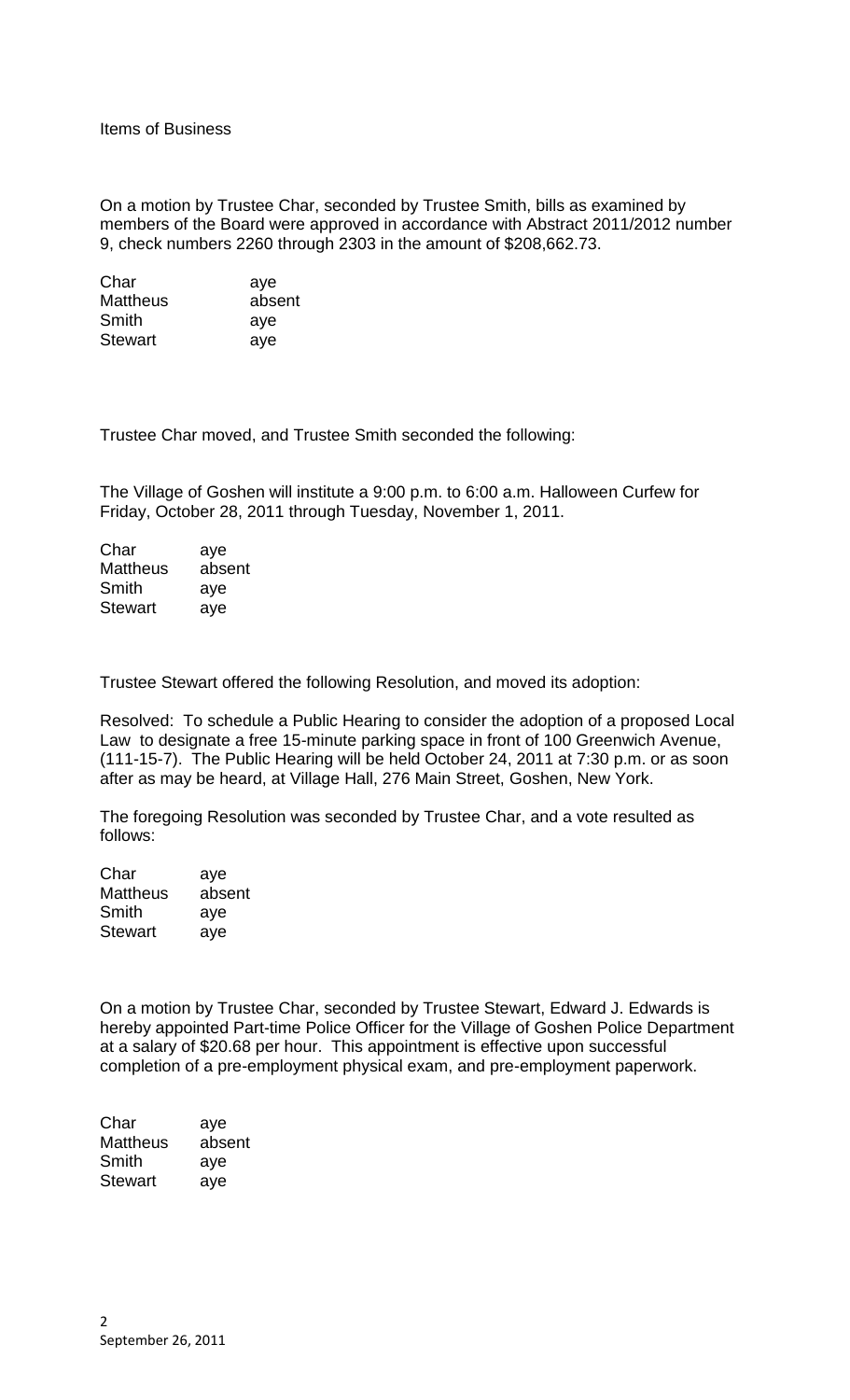Trustee Stewart moved the following, which was seconded by Trustee Char:

**WHEREAS**, Benchmark Goshen Office Associates Limited Partnership has heretofore filed a proceeding in the Supreme Court of Orange County pursuant to Article 7 of the Real Property Tax Law seeking to contest the assessment imposed on their real property located at 1997 Route 17M in the Village of Goshen, which property is designated on the tax map as Section 116, Block 2, Lot 1.2; and

**WHEREAS**, the duties of assessing real property in the Village for purposes of real property taxation are vested with the Assessor's office for the Town of Goshen; and

**WHEREAS**, the Town of Goshen and their Assessor have heretofore determined that it is in the best interests of all parties that the proceeding commenced by Benchmark Goshen Office Associates Limited Partnership, be settled and compromised; and

**WHEREAS**, the Village is in receipt of a Consent Judgment duly signed and approved by the attorneys representing the Town of Goshen, the attorneys representing the Petitioner and the Office of the Orange County Attorney which Consent Judgment has been approved by the Honorable Catherine M. Bartlett, Supreme Court Justice; and

**WHEREAS**, pursuant to the terms and provisions of said Consent Judgment the Village is obligated to refund certain tax amounts heretofore paid by Benchmark Goshen Office Associates Limited Partnership;

**NOW**, **THEREFORE**, it is hereby

**RESOLVED**, that pursuant to said Consent Judgment the Village Board hereby directs the Village Treasurer to issue a check in the amount of \$21,015.88 and to deliver the same to Benchmark Goshen Office Associates Limited Partnership, as provided for in said Consent Judgment.

*Upon a roll call vote with 3 Trustees voting in favor and 0 Trustees voting against the foregoing Resolution was duly adopted.*

Mayor/Trustee Comments

Trustee Stewart reported the following recent activities of the Department of Public Works: crews prepared for Hurricane Irene by sewer jetting low lying sewer mains; the Rio Grande was checked before the storm for any debris; emergency generators were placed at all pump stations; on Sunday, August  $28<sup>th</sup>$  crews worked during the hurricane on drainage; the DPW was relocated to the Police Station during the storm because the buildings were flooded with 3 feet of water; during the week of August 29<sup>th</sup> crews were cleaning debris which consisted of soiled flood damaged materials from village homes totaling 93 tons; on Thursday, September 8<sup>th</sup> Tropical Storm Lee flooded the area and crews continued to work on drainage; the sheetrock in the Superintendent/Foreman's office, break room, and DPW Clerk's office has been replaced due to damage from the two storms; and the Mechanic's shop has been thoroughly cleaned and is back in service.

Trustee Char thanked Ptl. Ryan Rich for conducting a car seat installation check on September 24<sup>th</sup>.

Trustee Char announced that the Joint Recreation Commission will be holding the annual Halloween event on October 23<sup>rd</sup>, and the Turkey Trot run on November 19<sup>th</sup>.